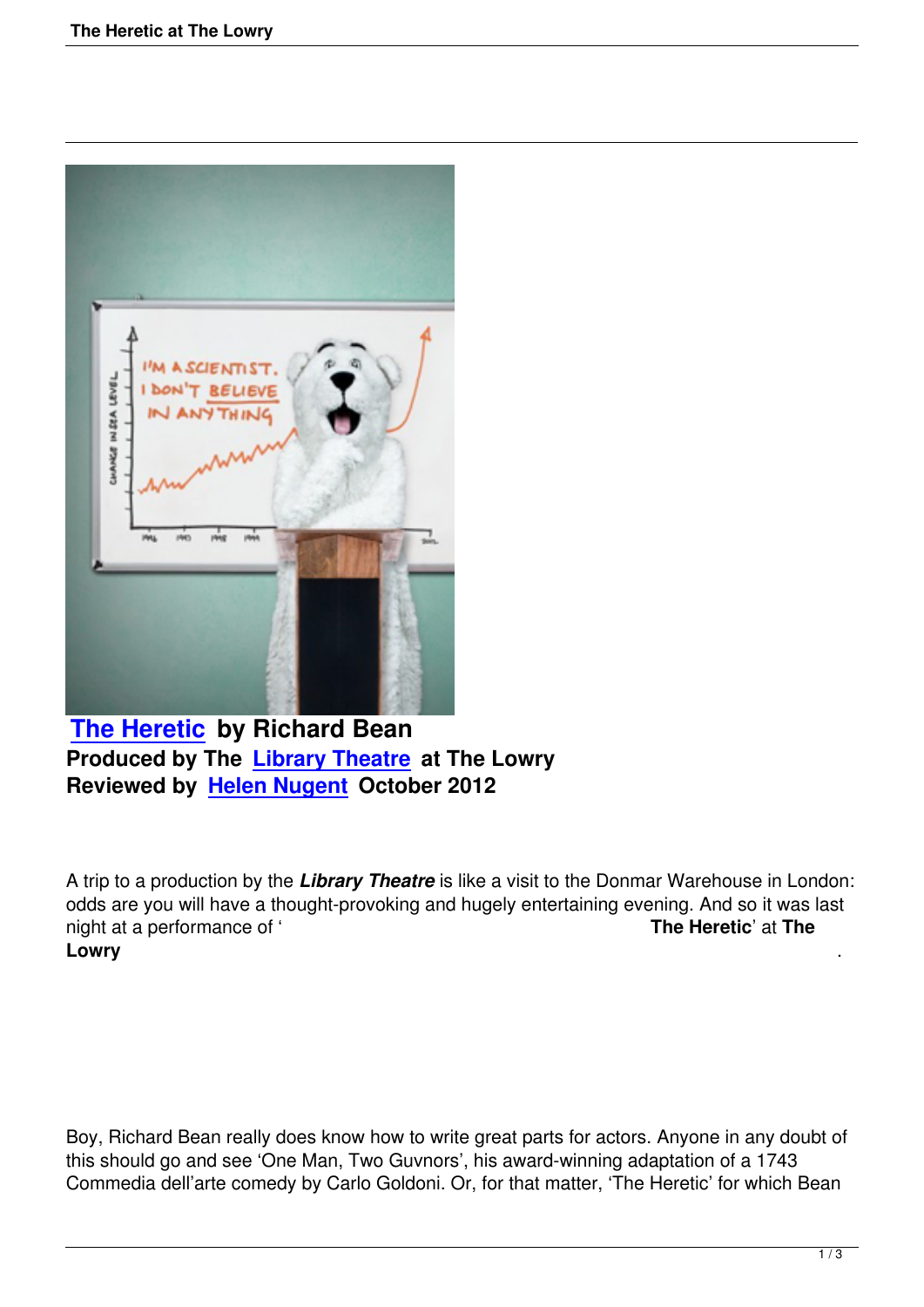relies solely on his own imagination.

'**The Heretic**' opened last year at The Royal Court but this new staging is its regional premiere. The production works well in the cosy surroundings of the Quays Theatre but was surprisingly badly-attended on a Wednesday night in early October. Perhaps the subject matter had put people off. Although 'The Heretic' is very much a comedy, the central character is a climate change scientist whose terminology is occasionally a little baffling. Or maybe everyone was next door at the RSC's production of 'Julius Caesar'.

For those who had dragged themselves out of the house on a rainy and blowy Salford school night, the effort was rewarded. Like 'One Man, Two Guvnors', the play rattled on without taking a breath. To my mind, the first half was the greater success; the second half let down by an overload of one-liners. In a past life, Bean was a stand-up comedian and there were times post-interval when it felt like he was cramming in all of his jokes before the curtain came down. As such, some of the most cracking comments were lost in a sea of mediocre quips which, given Bean's mastery of wordplay, was a shame.

Among a relatively small cast, Cate Hamer and Stuart Fox stood out as academics at a thinly-disguised University of East Anglia. Their verbal fencing as they debated opposing climate change convictions was a delight to watch. And Sophie Robinson as Hamer's anorexic daughter gave a convincing performance. But Ciaran Kellgren as an Earth Sciences undergraduate and Andrew Westfield as a site security official were less competent. At times it felt as though the two men's character portrayals were rescued only by the strength and quality of their scripts.